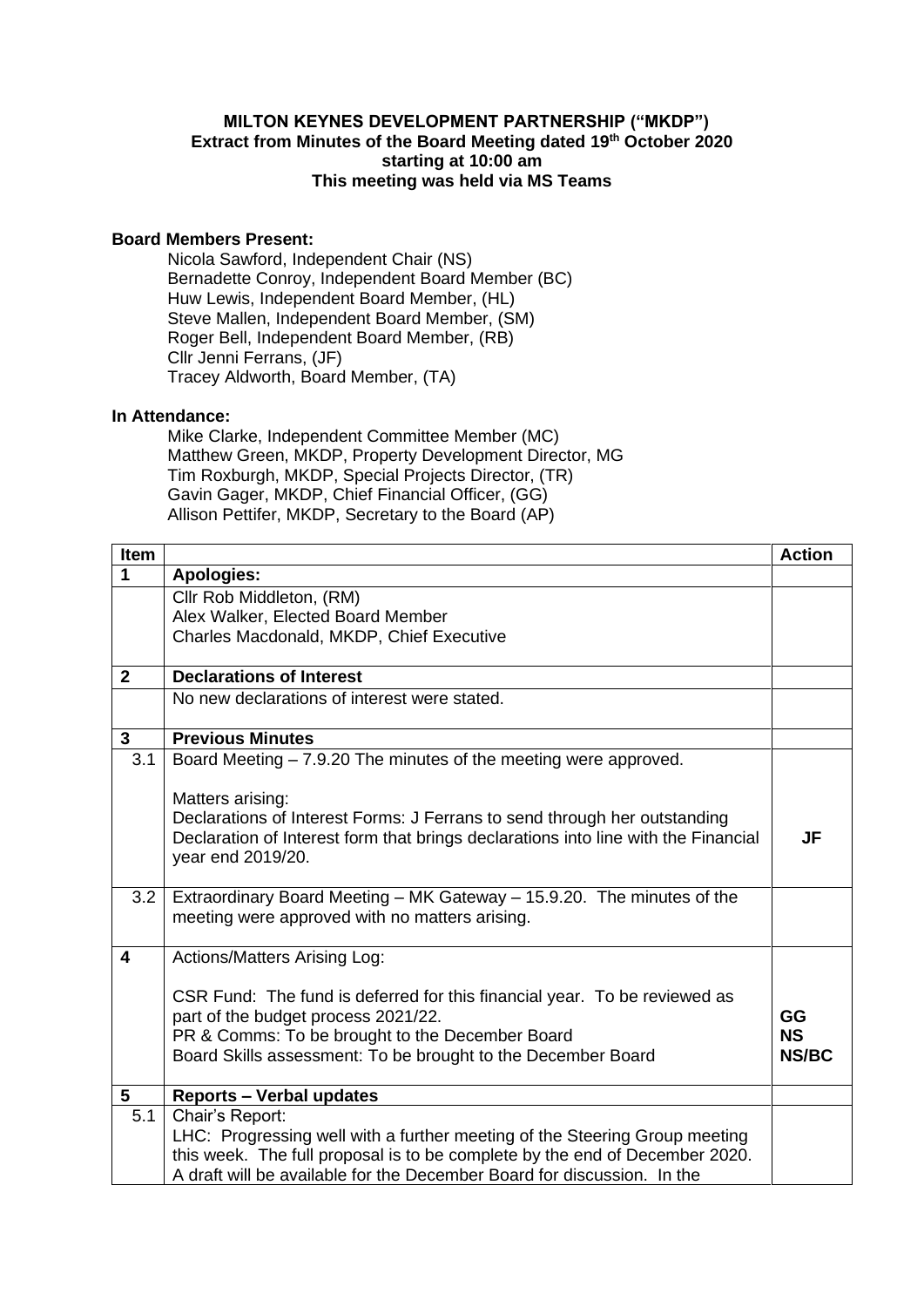|     | meantime, input from various advisors will be shared with the Board outside of<br>the committee structure.                                                                                                                                                       |           |
|-----|------------------------------------------------------------------------------------------------------------------------------------------------------------------------------------------------------------------------------------------------------------------|-----------|
|     | Strategy Session: The Executive are to produce a summary for circulation to<br>the Board. A fuller strategy session will be arranged for early 2021.                                                                                                             | <b>NS</b> |
|     | Board Meeting Dates 2021: The governance structure of meetings is to be<br>reviewed and it is likely the dates and frequency of Board and subcommittee<br>meetings will change.                                                                                  |           |
| 5.2 | <b>Executive Summary:</b><br>R:CMK: The tender exercise for the technical studies supporting the Station<br>Square planning approach has resulted in the appointment of transport<br>specialists Steer Group.                                                    |           |
|     | The tender exercise for the outline business case for CMK as a whole has<br>also completed.                                                                                                                                                                      |           |
|     | Tickford Field Farm (TFF): The marketing brief is to be finalised this week                                                                                                                                                                                      |           |
|     | LHC: Reports commissioned with PWC, MKC Legal and Savills. Information<br>to be ready for PPIsc on the 13.11.20.                                                                                                                                                 |           |
|     | Internal Audit: MKC have commenced their audit covering a period of almost<br>2 years. This is a full company audit testing, with the main focus on<br>governance. A report is expected.                                                                         |           |
|     | Covid Testing Car Park: The Department of Health have been given approval<br>to continue using the car park. An amendment to the agreement has been<br>concluded and their offer has been increased by £10k. MKDP is waiting for<br>the legal documentation.     |           |
|     | Service Level Agreements (SLA): A review of the SLA's is being progressed<br>with MKC Legal. The first framework will be presented to Finance, Audit &<br>Governance sc.                                                                                         |           |
|     | Bletchley Fire Station Acquisition: Due to complete purchase next week.<br>Thames Valley Police who own the site next door have expressed interest in a<br>sale and lease back giving MKDP control of the site. The lease arrangement<br>is for a 2-year period. |           |
|     | BP Chargemaster: Transport Minister to officially open the building.                                                                                                                                                                                             |           |
|     | White Paper: MKDP are feeding into a draft to MKC Officers and will be<br>circulated to all Board Members before it is submitted.                                                                                                                                |           |
|     | MK Gateway (Saxon Court): Exchange has taken place with First Base.                                                                                                                                                                                              |           |
|     | Shenley Church End: Exchange has taken place with Taylor Wimpey.                                                                                                                                                                                                 |           |
| 5.3 | Council's Report:                                                                                                                                                                                                                                                |           |
|     | The focus continues to be on Covid activity and the budget position for next<br>year. The anticipation is that MKC will receive a 1-year settlement. Draft<br>budget expected in December and will be formalised in February 2021.                               |           |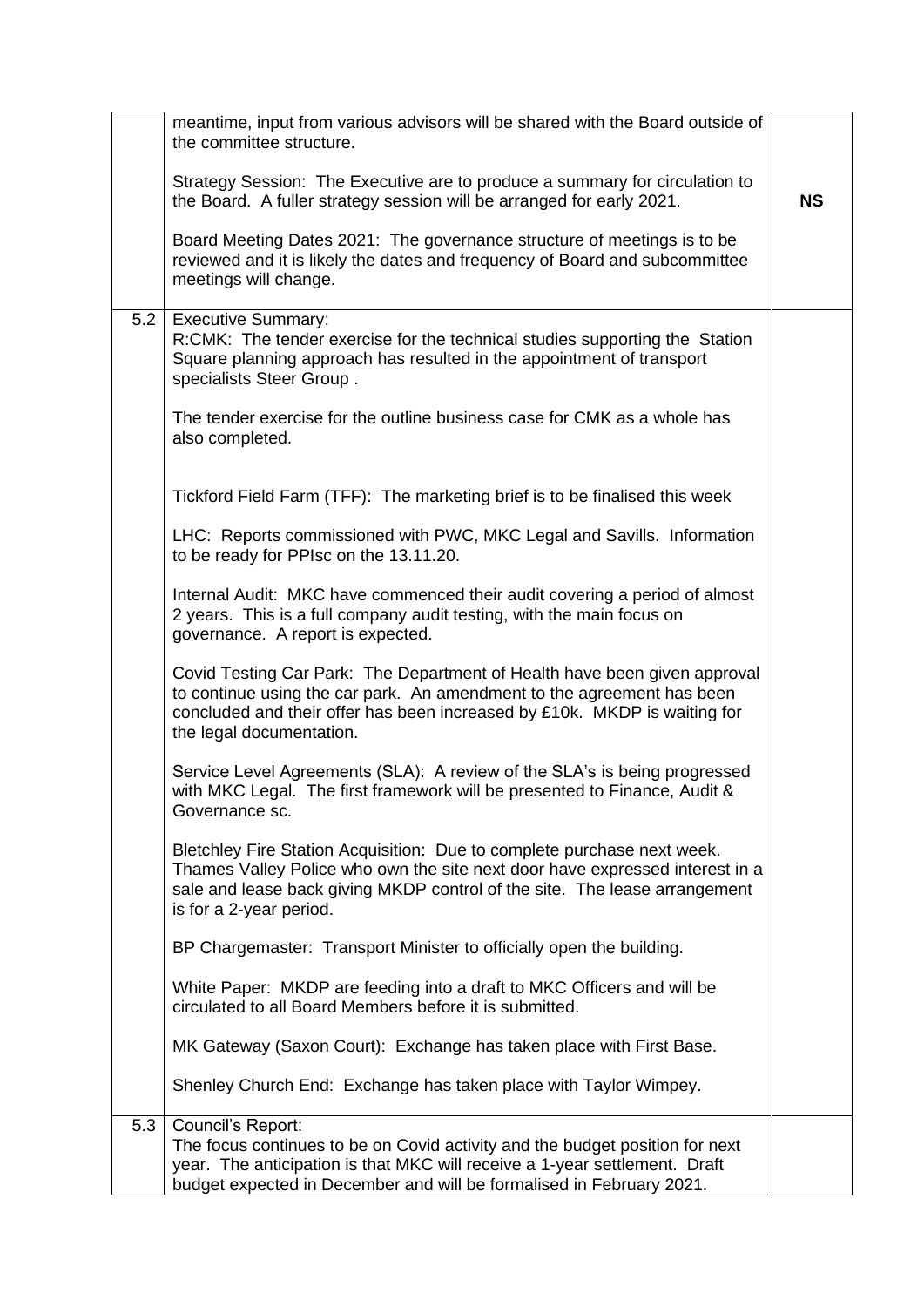| 6              | Housing Infrastructure Bid document has been completed. This is for a £95k<br>grant that MKC have entered into with Homes England.<br>Towns Deal activity: Nearing completion of the proposal to Government. The<br>deadline is the end of October. MKDP's future representation to the Board is<br>to be decided. A bid for up to £25m is being prepared. Some of the funding<br>will support MKDP with the demolition of the Fire Station site and to<br>accelerate site preparations. A revolving investment fund securing c£10m for<br>MKDP to operate is also being considered. The fund will be used for looking<br>at investment opportunities in and around Bletchley. A fuller update was<br>requested for PPIsc.<br>Town Deal Timeframes: Board to sign off the proposal which will be followed<br>by a delegated decision on the 27.10.20. It then goes to MHCLG to consider.<br>Delivery plans to be finalised.<br><b>Subcommittee Minutes</b> | <b>TA/MG</b> |
|----------------|------------------------------------------------------------------------------------------------------------------------------------------------------------------------------------------------------------------------------------------------------------------------------------------------------------------------------------------------------------------------------------------------------------------------------------------------------------------------------------------------------------------------------------------------------------------------------------------------------------------------------------------------------------------------------------------------------------------------------------------------------------------------------------------------------------------------------------------------------------------------------------------------------------------------------------------------------------|--------------|
| 6.1            | Finance Audit & Governance - 2.10.20                                                                                                                                                                                                                                                                                                                                                                                                                                                                                                                                                                                                                                                                                                                                                                                                                                                                                                                       |              |
|                | The minutes of the meeting were noted by the Board.                                                                                                                                                                                                                                                                                                                                                                                                                                                                                                                                                                                                                                                                                                                                                                                                                                                                                                        |              |
|                | <b>Matters Arising:</b>                                                                                                                                                                                                                                                                                                                                                                                                                                                                                                                                                                                                                                                                                                                                                                                                                                                                                                                                    |              |
|                | Final comments if any on the draft Procurement Rules were requested.                                                                                                                                                                                                                                                                                                                                                                                                                                                                                                                                                                                                                                                                                                                                                                                                                                                                                       |              |
| 6.2            | Property Projects & Investment - 2.10.20<br>The minutes of the meeting were noted by the Board with no matters arising                                                                                                                                                                                                                                                                                                                                                                                                                                                                                                                                                                                                                                                                                                                                                                                                                                     |              |
|                |                                                                                                                                                                                                                                                                                                                                                                                                                                                                                                                                                                                                                                                                                                                                                                                                                                                                                                                                                            |              |
| $\overline{7}$ | <b>MATTERS FOR DISCUSSION &amp; APPROVAL</b><br><b>Standing Items:</b>                                                                                                                                                                                                                                                                                                                                                                                                                                                                                                                                                                                                                                                                                                                                                                                                                                                                                     |              |
| 7.1            | LHC - To be discussed by PPIsc on the 13.11.20                                                                                                                                                                                                                                                                                                                                                                                                                                                                                                                                                                                                                                                                                                                                                                                                                                                                                                             |              |
|                |                                                                                                                                                                                                                                                                                                                                                                                                                                                                                                                                                                                                                                                                                                                                                                                                                                                                                                                                                            |              |
| 8              | <b>Finance:</b>                                                                                                                                                                                                                                                                                                                                                                                                                                                                                                                                                                                                                                                                                                                                                                                                                                                                                                                                            |              |
| 8.1            | Loan Agreement: The current loan expires 11.11.20. The view of MKC's<br>S151 Officer is that the best option is to extend the facility for 1 year. A<br>delegated decision would be necessary on the 29.10.20. The new loan<br>agreement is not available to view. The agreement assumes MKDP will<br>renew 'like for like' with the addition of a Loan to Value Financial Covenant.<br>Following a discussion that covered topics around revolving credit facilities;<br>financial covenants; charged properties; site acquisition; public work board                                                                                                                                                                                                                                                                                                                                                                                                     |              |
|                | legislation the Board were asked to vote on the following:                                                                                                                                                                                                                                                                                                                                                                                                                                                                                                                                                                                                                                                                                                                                                                                                                                                                                                 |              |
|                | 1. To enter a loan agreement – agreed (majority vote)<br>2. Value of the loan – Up to £30m agreed (majority vote)                                                                                                                                                                                                                                                                                                                                                                                                                                                                                                                                                                                                                                                                                                                                                                                                                                          |              |
|                | The Board gave their authorisation for Finance Audit & Governance to<br>complete the Facility documentation on its behalf.                                                                                                                                                                                                                                                                                                                                                                                                                                                                                                                                                                                                                                                                                                                                                                                                                                 |              |
| 8.2            | <b>Audit Report:</b><br>The audit findings highlighted internal control deficiencies relating to accruals.<br>This has been addressed and responses provided to the Auditors, Hillier<br>Hopkins.                                                                                                                                                                                                                                                                                                                                                                                                                                                                                                                                                                                                                                                                                                                                                          |              |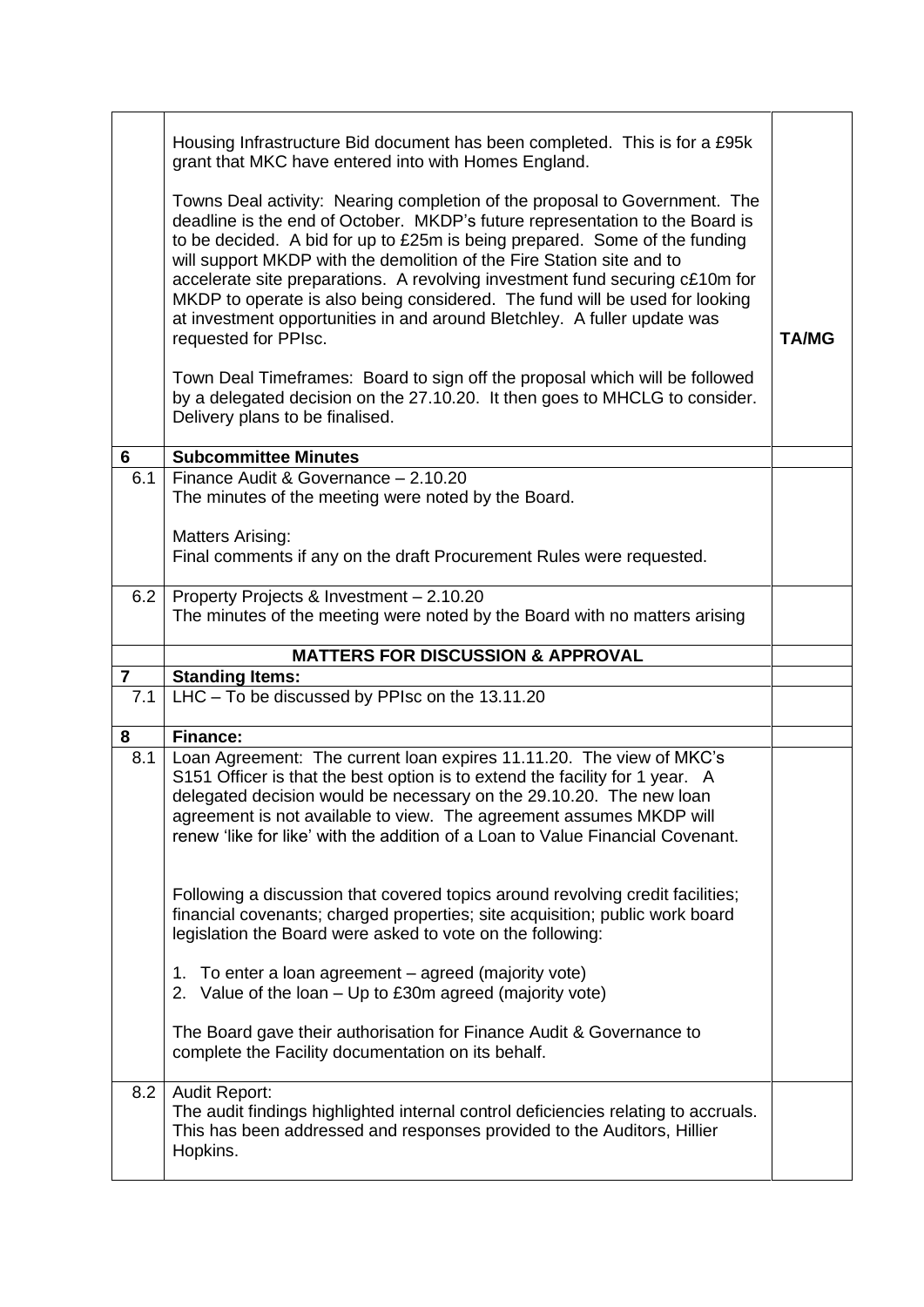|     | The Rep letter is due this week. MKDP need to confirm valuations on the car<br>parks and then can finalise the report. The CFO advised the Board that a<br>final set of Financial Statements will be circulated. Strategic comments<br>requested only. It was proposed that final sign off is undertaken by Finance,<br>Audit & Governance subcommittee. The delegation to FAGsc was agreed by<br>the Board. | GG        |
|-----|--------------------------------------------------------------------------------------------------------------------------------------------------------------------------------------------------------------------------------------------------------------------------------------------------------------------------------------------------------------------------------------------------------------|-----------|
| 8.3 | <b>Finance Report:</b>                                                                                                                                                                                                                                                                                                                                                                                       |           |
|     | The report was taken as read.<br>It was confirmed that remodelling was being undertaken each month.                                                                                                                                                                                                                                                                                                          |           |
|     | Board noted the following:<br>1. Financial performance for April 2020 to September 2020                                                                                                                                                                                                                                                                                                                      |           |
|     | 2. Covid19 forecast modelling                                                                                                                                                                                                                                                                                                                                                                                |           |
| 8.4 | The Open Market - Rent Arrears                                                                                                                                                                                                                                                                                                                                                                               |           |
|     | 1. Board Approved the proposed variation of rental payments for the months<br>of July and August                                                                                                                                                                                                                                                                                                             |           |
|     | 2. Board agreed that the Executive should proceed with a side letter to be<br>attached to the lease reflecting the variation of rental payments as per<br>above.                                                                                                                                                                                                                                             | GG        |
| 9   | <b>Property Matters:</b>                                                                                                                                                                                                                                                                                                                                                                                     |           |
| 9.1 | D4.4:<br>The Board were advised that since reporting to PPIsc, Milton Keynes Town<br>Council have not objected to the changes. The scheme can now be<br>progressed and be taken through delegated decision. It is possible that legal<br>can be progressed and that commencement of site will be early 2021.                                                                                                 |           |
|     | The Board approved the revised terms and amended scheme proposal.                                                                                                                                                                                                                                                                                                                                            |           |
| 9.2 | Glebe Roundabout - Campbell Park<br>MKDP, MKC and the Parks Trust have been negotiating over a required<br>payment to MKDP to remove the restricted covenant in MKDPs favour.<br>The Board agreed in principle of 15% of the net land receipt and delegated<br>authority to the Chair and Executive the negotiation of detailed terms.                                                                       |           |
| 9.3 |                                                                                                                                                                                                                                                                                                                                                                                                              |           |
| 9.4 | Enhancement of the Open Market:<br>The Board were asked to approve progression to RIBA stage 3.                                                                                                                                                                                                                                                                                                              |           |
|     | Comments:<br>$\triangleright$ Supportive to develop plans on the main market area, however particular<br>areas of concern were around highways and the arts.<br>The Board's consensus was to move forward as proposed to RIBA stage 3                                                                                                                                                                        |           |
|     |                                                                                                                                                                                                                                                                                                                                                                                                              | <b>TR</b> |
| 9.5 | Drive in Cinema: D3 Secklow Car Park<br>On the recommendation of PPIsc, the Board ratified a 7-day license (26.10.20<br>- 1.11.20) to MK BID Company to use MKDP's car park for a drive in Cinema.<br>The request has the support of MKC. MKC will financially underwrite the car                                                                                                                            |           |
|     | parking income which is still to be finalised.                                                                                                                                                                                                                                                                                                                                                               | GG        |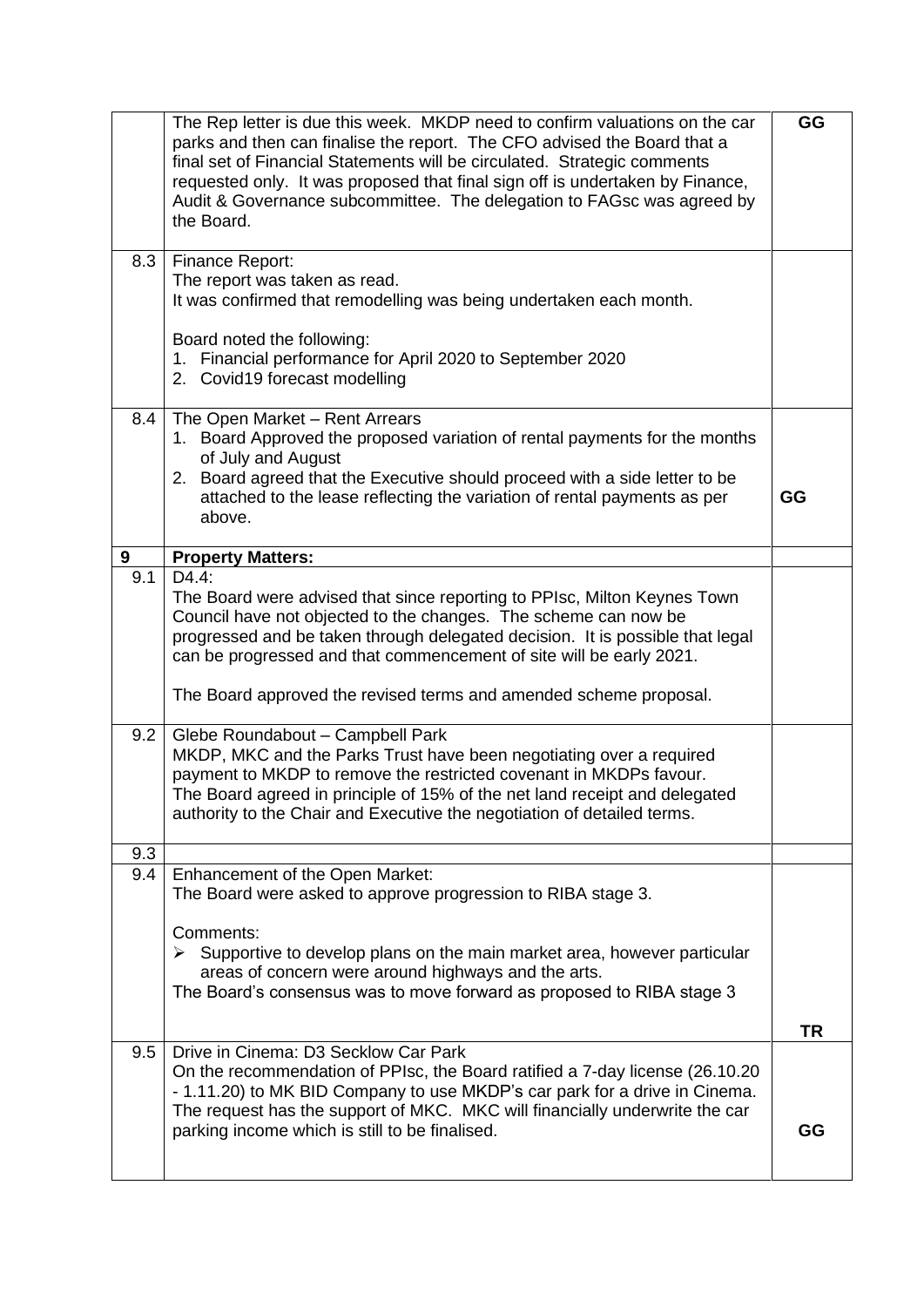| 10   | <b>Governance Matters</b>                                                                                                                                                                                                                                                                                                                                                                                                                                                                                                                                                               |       |
|------|-----------------------------------------------------------------------------------------------------------------------------------------------------------------------------------------------------------------------------------------------------------------------------------------------------------------------------------------------------------------------------------------------------------------------------------------------------------------------------------------------------------------------------------------------------------------------------------------|-------|
| 10.1 | Policies Review: MKC Legal are coming forward with company secretary and<br>policy review support.                                                                                                                                                                                                                                                                                                                                                                                                                                                                                      |       |
|      | Financial Regulations & Procedures: Further comments have been received<br>and are now in a position to be approved.                                                                                                                                                                                                                                                                                                                                                                                                                                                                    |       |
|      | Procurement Rules: Tabled at Finance Audit & Governance with a request for<br>comments. To date no feedback has been received.                                                                                                                                                                                                                                                                                                                                                                                                                                                          |       |
|      | The Board moved to authorise the above procedures subject to any<br>comments received within the next week which will then be picked up by<br>Finance Audit & Governance on the 13.11.20. Process approved.                                                                                                                                                                                                                                                                                                                                                                             |       |
| 11   | AOB:                                                                                                                                                                                                                                                                                                                                                                                                                                                                                                                                                                                    |       |
| 11.1 | MKDP Integration/Co-location update: The Chair advised the Board that<br>following discussions with MKDP Executive and MKC about relocating the<br>team, space has been sourced on the first floor as a temporary solution.                                                                                                                                                                                                                                                                                                                                                             |       |
|      | Comments from the Board:<br>$\triangleright$ Understanding of the current situation and for a move to Civic on a<br>temporary basis is a practical solution.<br>In the short term a dedicated area for MKDP required that is not general<br>➤<br>space used by the Council. Partitioning etc is to be looked at.<br>$\triangleright$ Ideally, space that had frontage to look as separate as possible would be<br>helpful.                                                                                                                                                              |       |
|      | Board agreed the move of the MKDP team to Civic.                                                                                                                                                                                                                                                                                                                                                                                                                                                                                                                                        | GG    |
| 11.2 | Bouverie House update:<br>The Executive flagged to the Board the current position with MK:U and their<br>future occupation of Bouverie House:<br>> MK:U have confirmed their requirement for the whole of Bouverie House.<br>MK:U advised that they are being courted for another space in CMK and<br>≻<br>have received an attractive alternative offer.<br>$\triangleright$ MK:U have requested a cap on the schedule dilapidations at the end of<br>the lease<br>MK: U have requested a cap on the ongoing annual maintenance and<br>➤<br>repairs bill on operating on the building. |       |
|      | The Executive are working with MK:U for a middle ground and will bring this<br>matter back to Board                                                                                                                                                                                                                                                                                                                                                                                                                                                                                     | GG    |
|      | For clarity, the Executive advised what the components of charging are:<br>FRI lease, no rent, no service charge, dilapidations at the end. The view of<br>the Board is that the Executive should push back on capping out costs.                                                                                                                                                                                                                                                                                                                                                       |       |
| 11.3 | <b>MKDP Website:</b>                                                                                                                                                                                                                                                                                                                                                                                                                                                                                                                                                                    |       |
|      | Current process of redacted minutes being reviewed with MKC Legal.                                                                                                                                                                                                                                                                                                                                                                                                                                                                                                                      | NS/AP |
|      | Financial Policies and Procurement Rules: CFO to consider if these policies<br>should be published on the website.                                                                                                                                                                                                                                                                                                                                                                                                                                                                      | GG    |